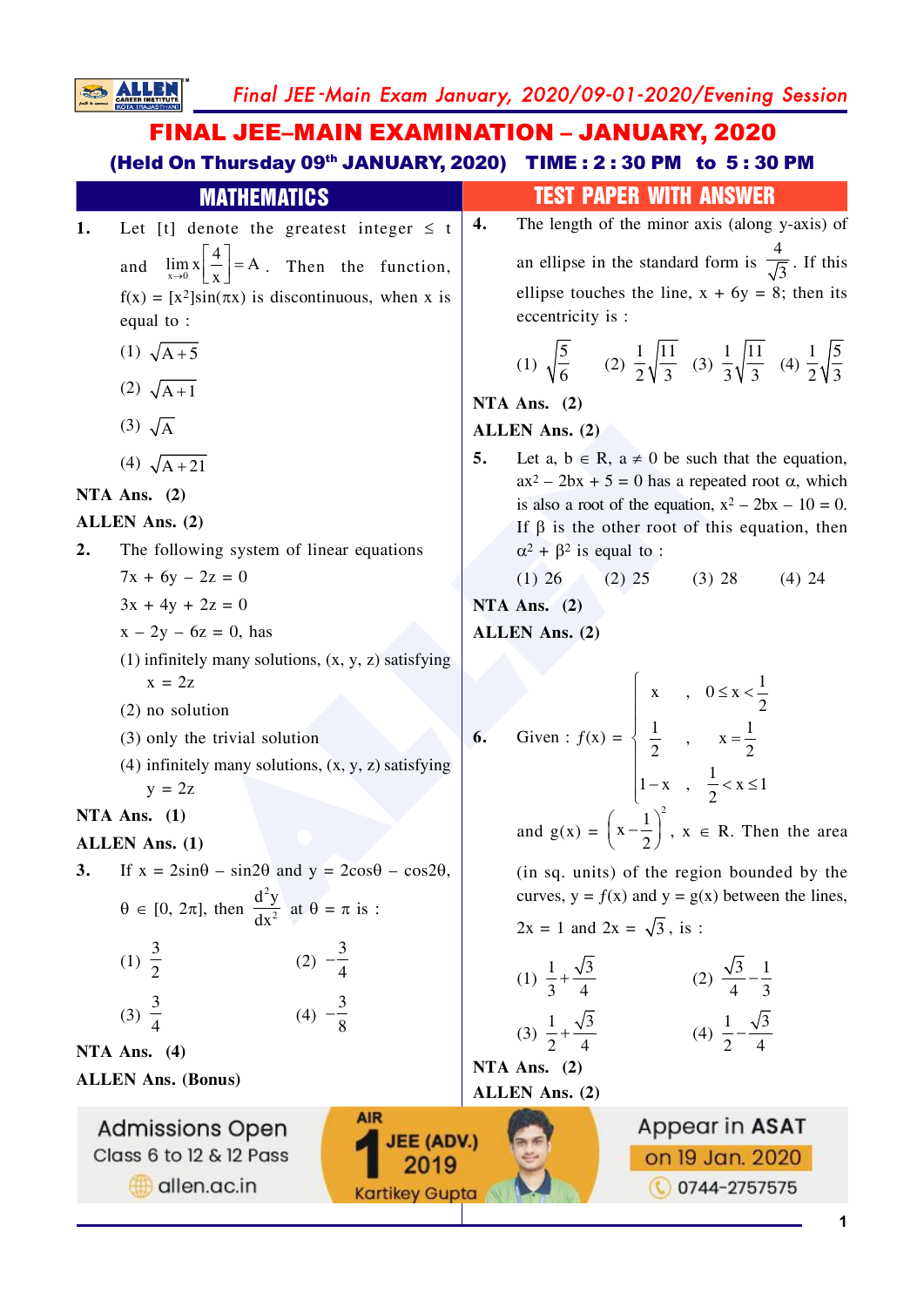# Final JEE-Main Exam January, 2020/09-01-2020/Evening Session

**ALLE** 

- A random variable X has the following 7. probability distribution :
	- $\mathbf{X}$  $\mathbb{R}^{\mathbb{Z}}$  $\mathbf{1}$  $\mathcal{D}$  $\mathbf{3}$ 5  $K^2$  $2K$  $\mathbf K$  $2K$  $5K<sup>2</sup>$  $P(X)$  $\mathbf{r}$ Then  $P(X > 2)$  is equal to :

(1) 
$$
\frac{7}{12}
$$
 (2)  $\frac{23}{36}$  (3)  $\frac{1}{36}$  (4)  $\frac{1}{6}$ 

NTA Ans.  $(2)$ 

#### ALLEN Ans. (2)

If  $x = \sum_{n=0}^{\infty} (-1)^n \tan^{2n} \theta$  and  $y = \sum_{n=0}^{\infty} \cos^{2n} \theta$ , for 8.  $0 < \theta < \frac{\pi}{4}$ , then :  $(1)$  y(1 + x) = 1  $(2)$   $x(1 + y) = 1$ (3)  $y(1 - x) = 1$  (4)  $x(1 - y) = 1$ 

#### NTA Ans.  $(3)$

#### ALLEN Ans. (3)

Let a function  $f : [0, 5] \rightarrow \mathbb{R}$  be continuous,  $\mathbf{Q}$ .  $f(1) = 3$  and F be defined as :

$$
F(x) = \int_{1}^{x} t^2 g(t) dt
$$
, where  $g(t) = \int_{1}^{t} f(u) du$ .

Then for the function F, the point  $x = 1$  is:

- $(1)$  a point of local minima.
- $(2)$  not a critical point.
- $(3)$  a point of inflection.
- (4) a point of local maxima.

#### NTA Ans.  $(1)$

#### **ALLEN Ans. (1)**

10. If one end of a focal chord AB of the parabola  $y^2 = 8x$  is at  $A\left(\frac{1}{2}, -2\right)$ , then the equation of the tangent to it at B is: (1)  $2x + y - 24 = 0$  (2)  $x - 2y + 8 = 0$ (3)  $2x - y - 24 = 0$  (4)  $x + 2y + 8 = 0$ NTA Ans.  $(2)$ ALLEN Ans. (2)

**AIR** 

**JEE (Main)** 

2019

**Kevin Martin** 

**Admissions Open** Class 6 to 12 & 12 Pass allen.ac.in

If 10 different balls are to be placed in 4 distinct 11. boxes at random, then the probability that two of these boxes contain exactly 2 and 3 balls is:

(1) 
$$
\frac{945}{2^{11}}
$$
 (2)  $\frac{965}{2^{11}}$  (3)  $\frac{945}{2^{10}}$  (4)  $\frac{965}{2^{10}}$ 

NTA Ans.  $(3)$ 

#### **ALLEN Ans. (3)**

If  $A = \{x \in \mathbb{R} : |x| < 2\}$  and  $B = \{x \in \mathbb{R} : |x - 2| \ge 3\};$  $12.$ then:

(1) 
$$
A \cup B = R - (2, 5)
$$
  
(2)  $A \cap B = (-2, -1)$ 

$$
(3) B - A = R - (-2, 5)
$$

- (4) A B =  $[-1, 2)$
- NTA Ans.  $(3)$

ALLEN Ans. (3)

13. If  $\frac{dy}{dx} = \frac{xy}{x^2 + y^2}$ ; y(1) = 1; then a value of x satisfying  $y(x) = e$  is:

(1) 
$$
\sqrt{2}e
$$
 (2)  $\frac{e}{\sqrt{2}}$  (3)  $\frac{1}{2}\sqrt{3}e$  (4)  $\sqrt{3}e$ 

## NTA Ans.  $(4)$ **ALLEN** Ans. (4)

- 14. If  $\int \frac{d\theta}{\cos^2 \theta (\tan 2\theta + \sec 2\theta)} = \lambda \tan \theta + 2\log_e |f(\theta)| + C$ where  $C$  is a constant of integration, then the ordered pair  $(\lambda, f(\theta))$  is equal to:  $(1) (-1, 1 + \tan\theta)$ (2)  $(-1, 1 - \tan\theta)$ 
	- $(3)$   $(1, 1 \tan\theta)$  $(4)$   $(1, 1 + \tan\theta)$

### NTA Ans.  $(1)$

### **ALLEN Ans. (1)**

 $15.$ If z be a complex number satisfying  $|Re(z)| + |Im(z)| = 4$ , then |z| cannot be

(1) 
$$
\sqrt{\frac{17}{2}}
$$
 (2)  $\sqrt{10}$  (3)  $\sqrt{8}$  (4)  $\sqrt{7}$ 

NTA Ans.  $(4)$ **ALLEN Ans. (4)**